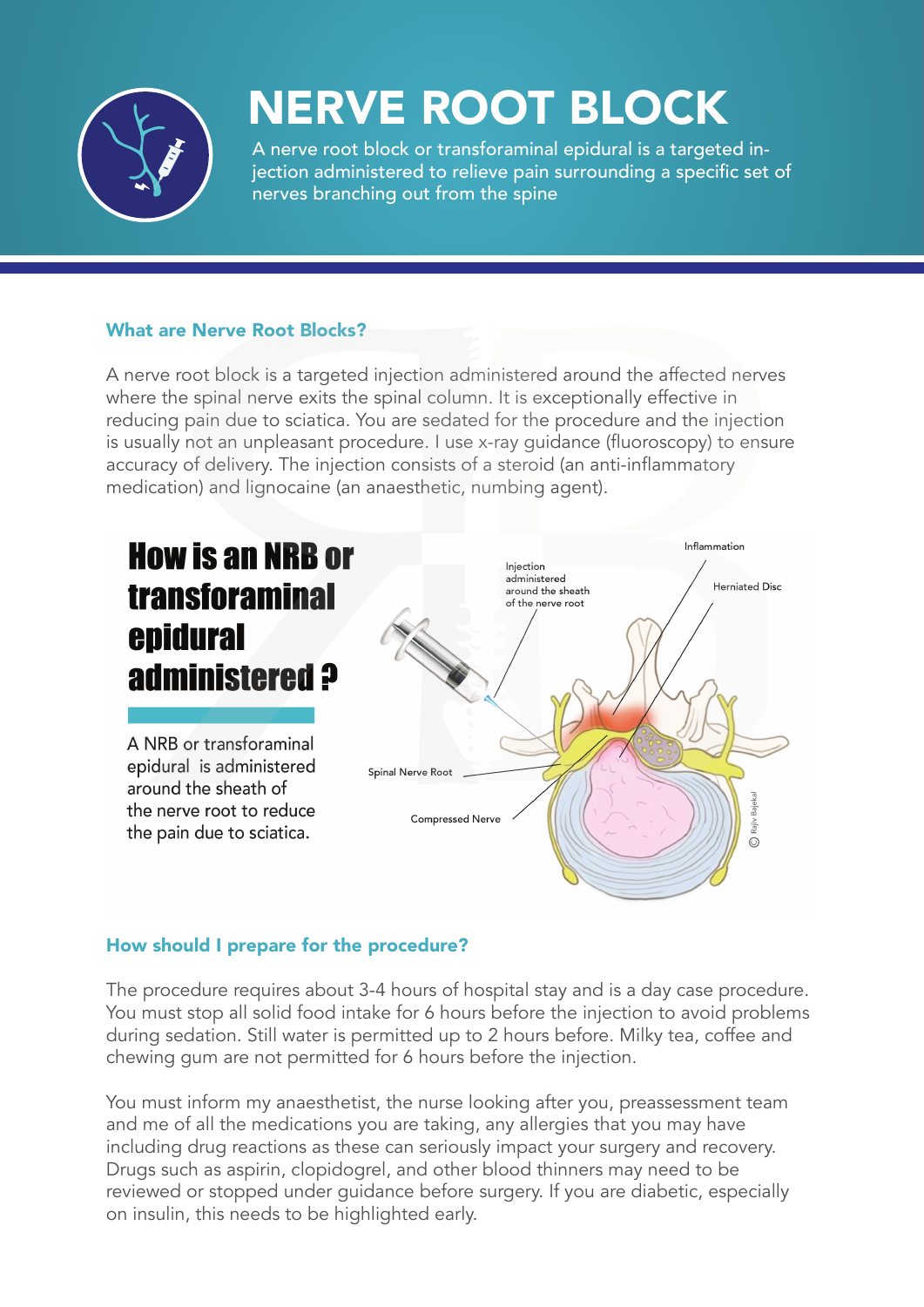#### What should I expect at the hospital?

Safety checks ensure that administering the injection to the correct spot and side. Patients undergo a preliminary examination to ensure blood pressure, pulse etc., are within a normal range. We take written consent from the patient and answer any further questions regarding the procedure. You would need to remove your jewellery and makeup and change into hospital issue clothes before the injection. you would also meet the anaesthetist, who will keep you comfortable for the procedure with sedation.

#### What should I expect during the procedure?

The procedure is performed in the operation theatre or the X-ray department under fluoroscopy. An anaesthetist is in attendance as this procedure takes place under sedation. The anaesthetist inserts a small flexible plastic tube (venflon) through the skin into one of your veins to administer the sedative and additional medications. You may feel very drowsy or may not even remember the event as a result. It is generally not perceived as an unpleasant procedure. I will insert a fine needle under X-ray guidance close to the most inflamed area and inject the steroid combined with a short acting local anaesthetic (lignocaine). The puncture point of the injection is covered with a sealant spray or a small dressing.

### **X-ray showing NRB or** transforaminal epidural **being administered**

X-ray showing the NRB being administered and the outline of the inflamed nerve root.

> Injection into area surrounding the inflamed

# $14.5$  $\star$  $L5-S1$ جايه

#### What happens after the injection is done?

Immediately after the procedure, you are taken back to the recovery room or the ward. You will be offered a drink and snack. While you can walk shortly after the injection, this is best done with the nurse or physiotherapist nearby. The sedative effect wears off only after a day so, driving is not permitted for 24 hours.

#### When can I feel the benefit of the injection?

Pain relief of sciatica can be quite dramatic. The benefit could last long term. The alleviation of pain can start between a few hours to a few days after the injection. The success of a relatively minor injection may prevent the need for surgery.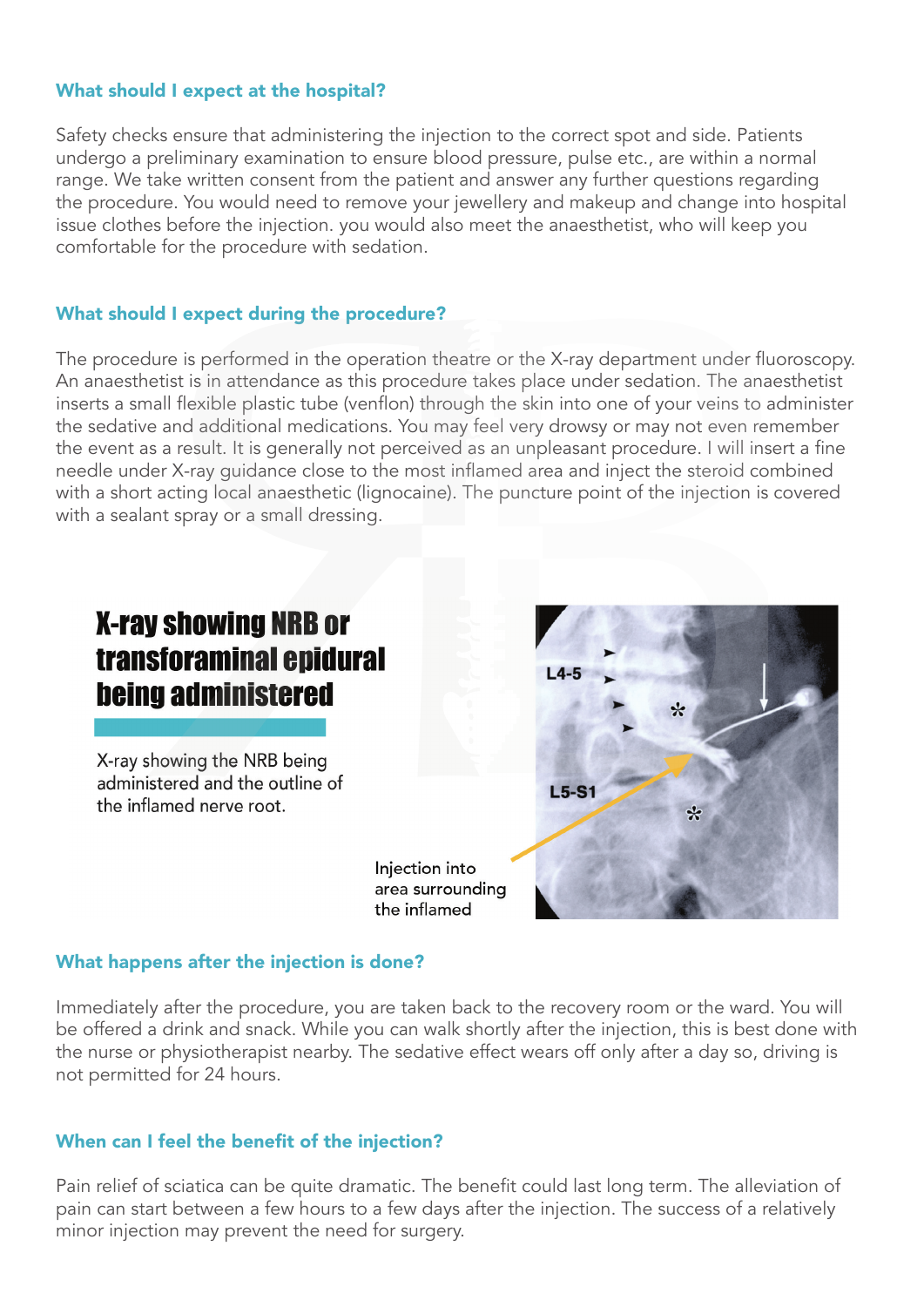#### What are the complications of a nerve root blook or transforaminal injection?

Complications are rare after this commonly performed procedure. Sometimes a nerve root block or transforaminal epidural will temporarily worsen your leg pain (steroid flare) because the injection is right next to the nerve root. For some days after the injection, you may require strong pain medication.

The more common problem is that the injection may not help the pain (20%) and this is due to one of three reasons:

• The needle missed the exact spot during injection- this is rare as a live x-ray guides the injection. Individual anatomical variations in patients sometimes offer difficulties during the injection. There may be a need to repeat the injection in such cases.

• The problem may be too severe for an injection to resolve, and surgery might be more advisable (e.g., a rather large disc prolapse)

• Pain returns a few weeks or months after an initial response- a repeat injection may resolve the problem.

Other complications include infections (exceedingly rare) or a flushed face lasting 24 hours (due to preservatives in the medication). Very rarely, some women experience menstrual cycle disturbances, which usually settle after 2-3 cycles. Diabetic control may be disturbed for a few days. Infection is a low risk of this type of injection, as is a cerebrospinal fluid leak.

In the Covid environment, there is a small risk of depression of immunity for a few days, which could make you prone to contracting the virus. Therefore, social distancing is essential postinjection for a few days.

It is best to leave a two-week gap between the injection and the vaccine.

#### Why get a nerve root block or transforaminal injection?

Pain relief of sciatica can be quite dramatic. The benefit could last long term. The alleviation of pain can start between a few hours to a few days after the injection.

The success of a relatively minor injection may prevent the need for surgery. Remember that most disc problems settle with time- the injection allows healing to occur in a relatively pain free environment.

#### Who should not have a nerve root block?

• Pregnant women- there is a risk to the foetus from radiation; therefore, the procedure is not advisable.

• If you are on blood thinning medication like clopidogrel, warfarin, aspirin etc. – injections could be dangerous in these situations as a bleed around the nerves could damage the nerve. Do let me know well before hand if you are on such medication, as we may be able to stop it a few days before the injection.

#### How many times can one have NRBs in a year?

While there is no definitive research dictating the frequency of NRB injections, it is advisable to limit them to three times per year. NRB injections are technically more challenging to perform than epidural steroid injections. Since the injection is outside the spine, there is a minimal risk of